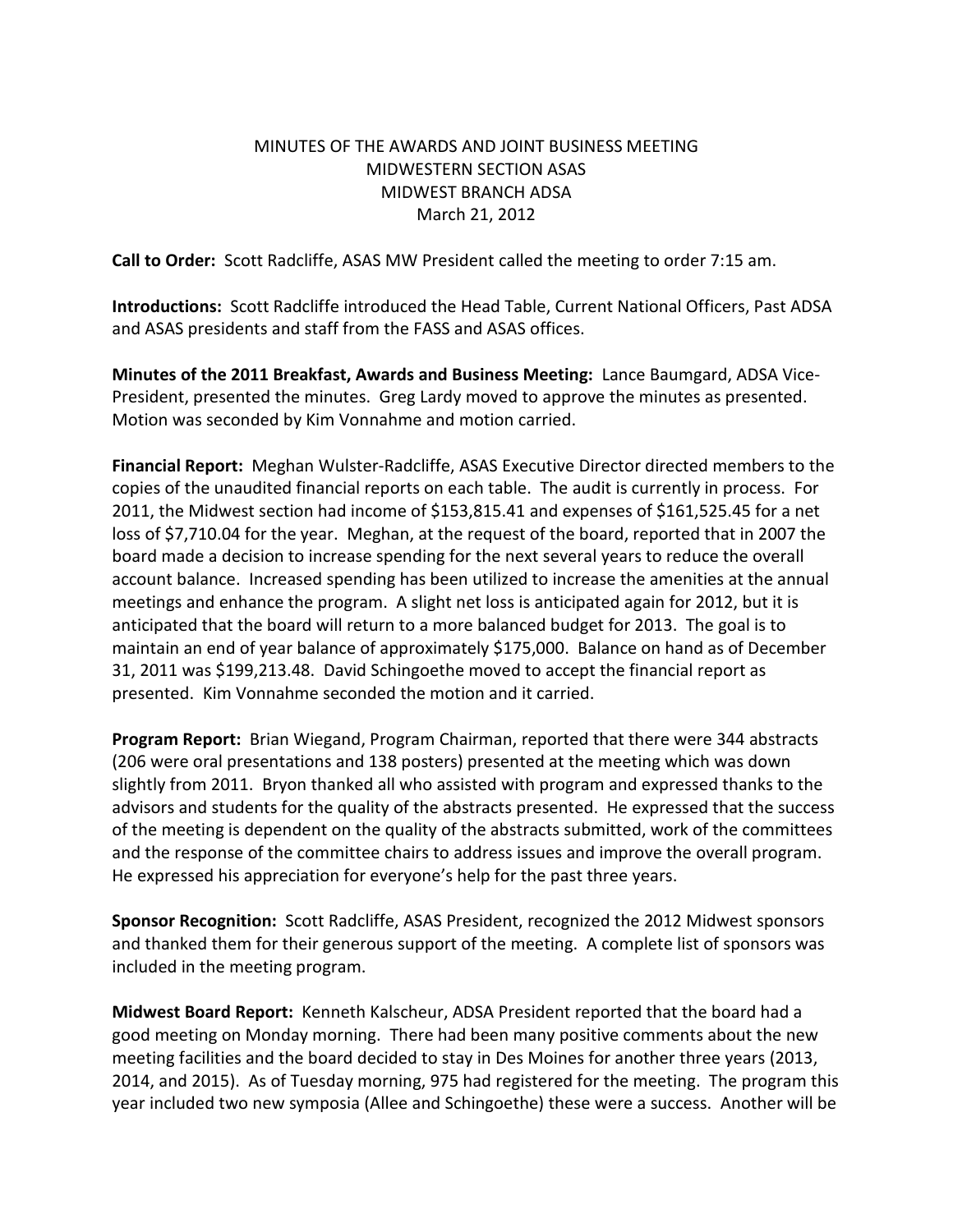added next year to honor Harlan Richie. This year the program chair breakfast was changed to a Monday evening reception and it was well attended and will likely continue for future years. An additional change for 2012 was to recognize Young Dairy and Animals Science Scholars at the opening session.

Ken Kalscheur recognized Bryon Wiegand for three years of service as program chairman.

#### **Awards:**

The following Awards were presented **Young Animal Scientist Extension Award Sponsored by Land O'Lakes Purina LLC** William Justin Sexten - University of Missouri

**Young Animal Scientist Extension Award Sponsored by Land O'Lakes Purina LLC** Justin Waggoner - Kansas State University

**Young Animal Scientist Research Award Sponsored by DSM Nutritional Products Inc.** George A. Perry - South Dakota State University

**Young Animal Scientist Teaching Award Sponsored by Archer Daniels Midland Company** Joann M. Kouba - Kansas State University

**Outstanding Early Career Agribusiness Award Sponsored by BASF Plant Science** Clint R. Schwab - National Swine Registry

**National Pork Board Swine Innovation (Abstract) Award Sponsored by the National Pork Board** Yanhong Liu - University of Illinois, Champaign-Urbana

**Dr. Tim S. Stahly Outstanding Swine Nutrition Midwest Graduate Student Award Sponsored by the Tim S. Stahly Memorial and Tribute Fund** Cassandra Jones - Iowa State University

**Academic Quadrathlon Winners** Ohio State University students Lindy Smith, James Maynard, Alex Newman, and Kevin Jacque

**Young Dairy Scholars** Matthew Akins Mohamed Osman Sanjeewa Ranathunga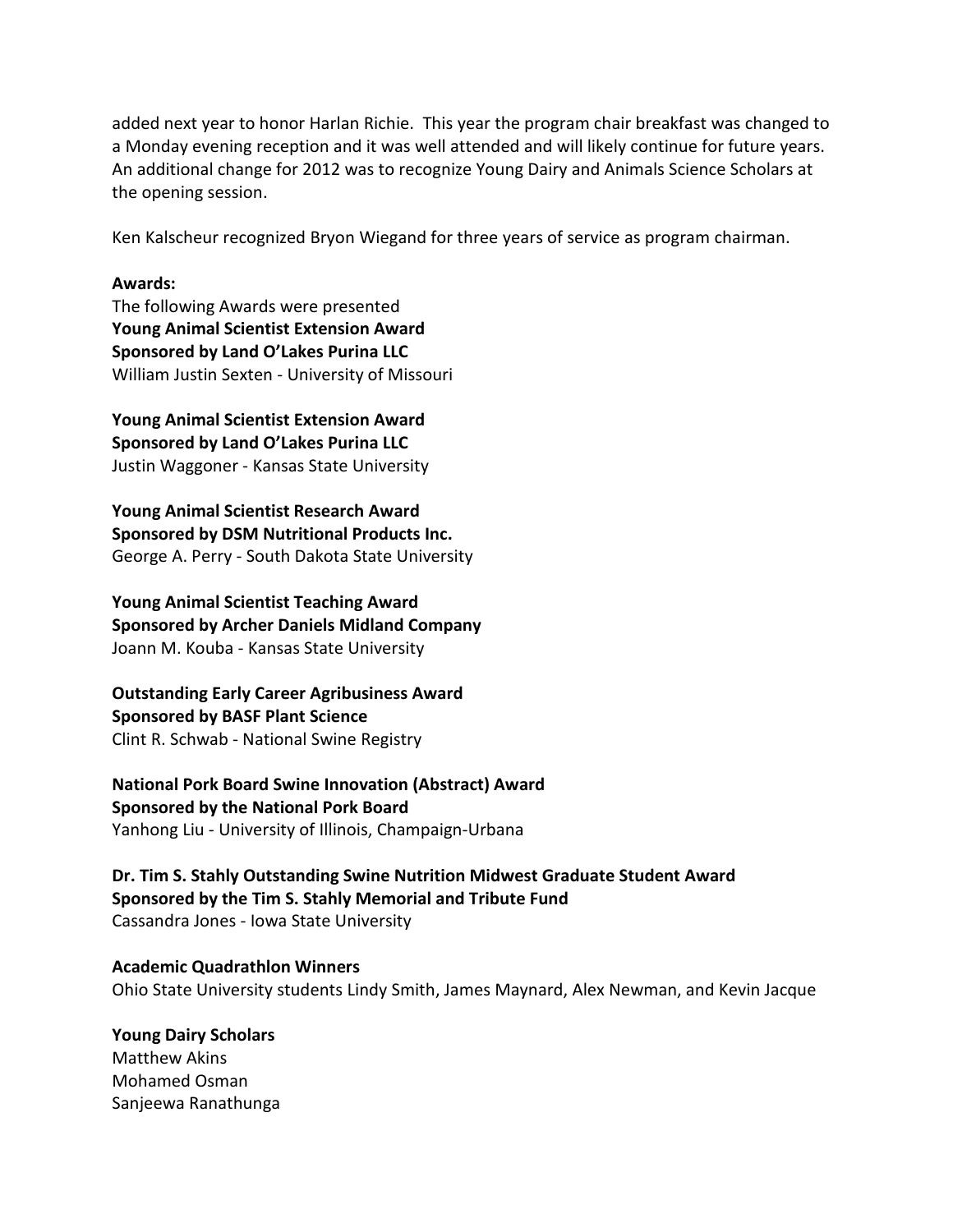#### **Animal Science Young Scholars**

Richard Leach Jolene Kelzer Rodrigo Manjarin Minho Song Yanhong Liu Igseo Choi Sarah Cervantes-Pahm Melissa Weber

# **2012 MW student competition winners Masters Oral Competition**

First Place: Josh Flohr – Kansas State Univ Second Place: Whitney Martin – U. of Missouri Third Place: Rebecca Esealante – U. of Missouri

#### **PhD Oral Competition**

First Place: J. K. Farney, Kansas State University, Manhattan. Second Place: A. C. Chaytor, North Carolina State University, Raleigh. Third Place: R. Song, University of Minnesota, St. Paul

#### **Master's Poster Competition**

First Place: Mary Berg – University of Wisconsin Madison Second Place: Hyatt Frobose – Kansas State University Third Place: Phil Steichen –NDSU

#### **PhD Poster Competition**

First Place: X. J. Li University of Minnesota, St. Paul. Second Place: J. D. Magolski North Dakota State University, Fargo. Third Place: H. A. Ramirez Ramirez University of Nebraska, Lincoln.

#### **Report from National ASAS President:**

Margaret Benson, ASAS President reported on the activities of ASAS. Membership has risen 25% over the last four years to a record level of over 5,500 members in over 700 institutions. Students, undergraduate and graduate, represent 20% of the membership and international membership is 22%. Jacelyn Friedrich has been hired as the COO of ASAS and has assumed many of the duties of Paula Schultz who retired in 2010. Madeline McCurry-Schmidt was hired in June as the ASAS Scientific Communications Associate and will be responsible for Taking Stock, Graduate BULLetin and additional new communication initiatives. Many new communication initiatives were undertaken or expanded during 2011 including: ASAS Extension and Teaching Platform Educator's Toolbox, ASAS-National Ag Libraries Digital Library, webinars, Web-Chat, AnimalSmart.org website, published 14 interpretative summaries, twice weekly publication of Taking Stock, and increased contacts through Facebook, Linkedin and Twitter. The Journal of Animal Science had a record number of pages published in 2011 and was the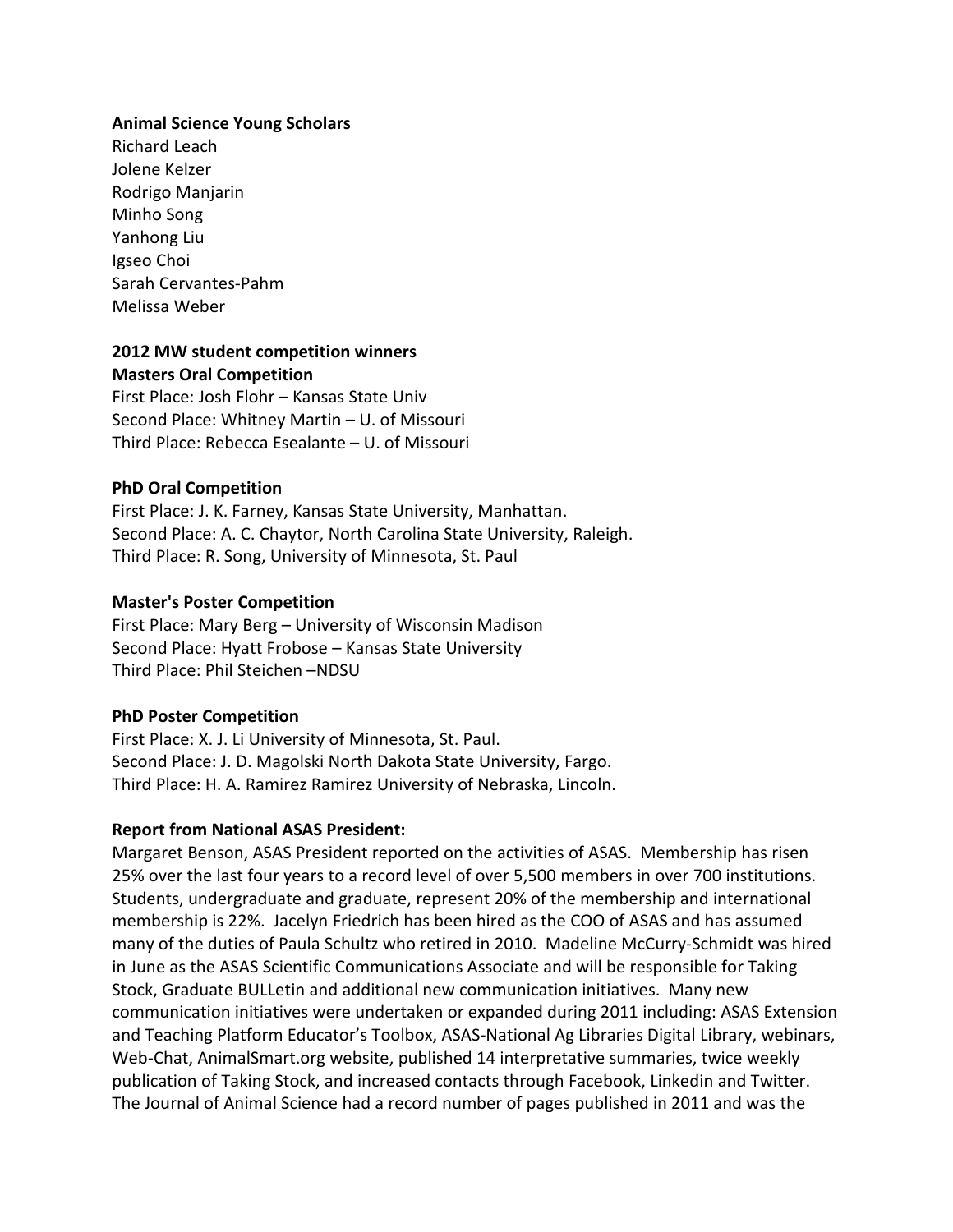number one ranked animal science journal in 2011. Animal Frontiers was launched in 2011 and has opened new doors in funding and international outreach. ASAS continues to maintain a very strong financial position despite small investment losses. The net worth of ASAS is approximately 4.2 million and has almost doubled in the last 5 years. The board is currently reviewing the strategic plan and will be developing an updated plan.

### **Report from National ADSA President:**

Bob Roberts, president of ADSA, reported on the activities of ADSA. The Journal of Dairy Science was the second highest ranked animal science journal in 2011 and contained over 6,250 science pages. Discovery conference continue to be a success with two additional conference held in 2011. Membership in ADSA has increased by 10% and a new graduate student association was formed in 2011 and will have several activities associated with the 2012 JAM. S-PAC is working well and the society has recovered all the development costs and operating costs from previous years and is financially sound. While there have been small investment losses over the past year, net assets including the Foundation reached \$5.4 million at the close of 2011.

#### **Additional Business**

Scott Radcliffe asked for additional new business and there as none.

#### **Drawing:**

Peter Studney drew for the free registration for the 2012 JAM and Kendall Swanson was the lucky winner.

# **Recognition of Retiring ASAS Board and introduction of Newly Election ASAS Officers:**

Catherine Ernst was recognized as the retiring past-president of Midwest ASAS. Bryon Wiegand was recognized as the retiring program chairman of Midwest ASAS. John Patience was recognized as the Midwest ASAS President for 2012-13. Bryon Wiegand was recognized as the Midwest ASAS President-Elect for 2012-13. Aimee Wertz-Lutz was recognized as the Midwest ASAS Secretary for 2012-13.

# **Transfer of Gavel:**

Ken Kalscheur passed the gavel to Lance Baumgard, ADSA Midwest President for 2012-13.

# **Recognition of Retiring ADSA Board and introduction of Newly Elected ADSA Offices:**

Dave Capser was recognized as the outgoing past-president of Midwest ADSA. Paul Kononoff was recognized as the outgoing director of Midwest ADSA. Lance Baumgard was recognized as the Midwest ADSA President for 2012-13. Mike Brouk was recognized as the Midwest ADSA Vice-President for 2012-13. Dave Carlson was recognized as the Midwest ADSA Secretary for 2012-13. Dan Illg was recognized as the Midwest ADSA Director for 2012-13.

Bryon Wiegand presented Scott Radcliffe with a plaque for his service and leadership to the Midwest Board and meeting.